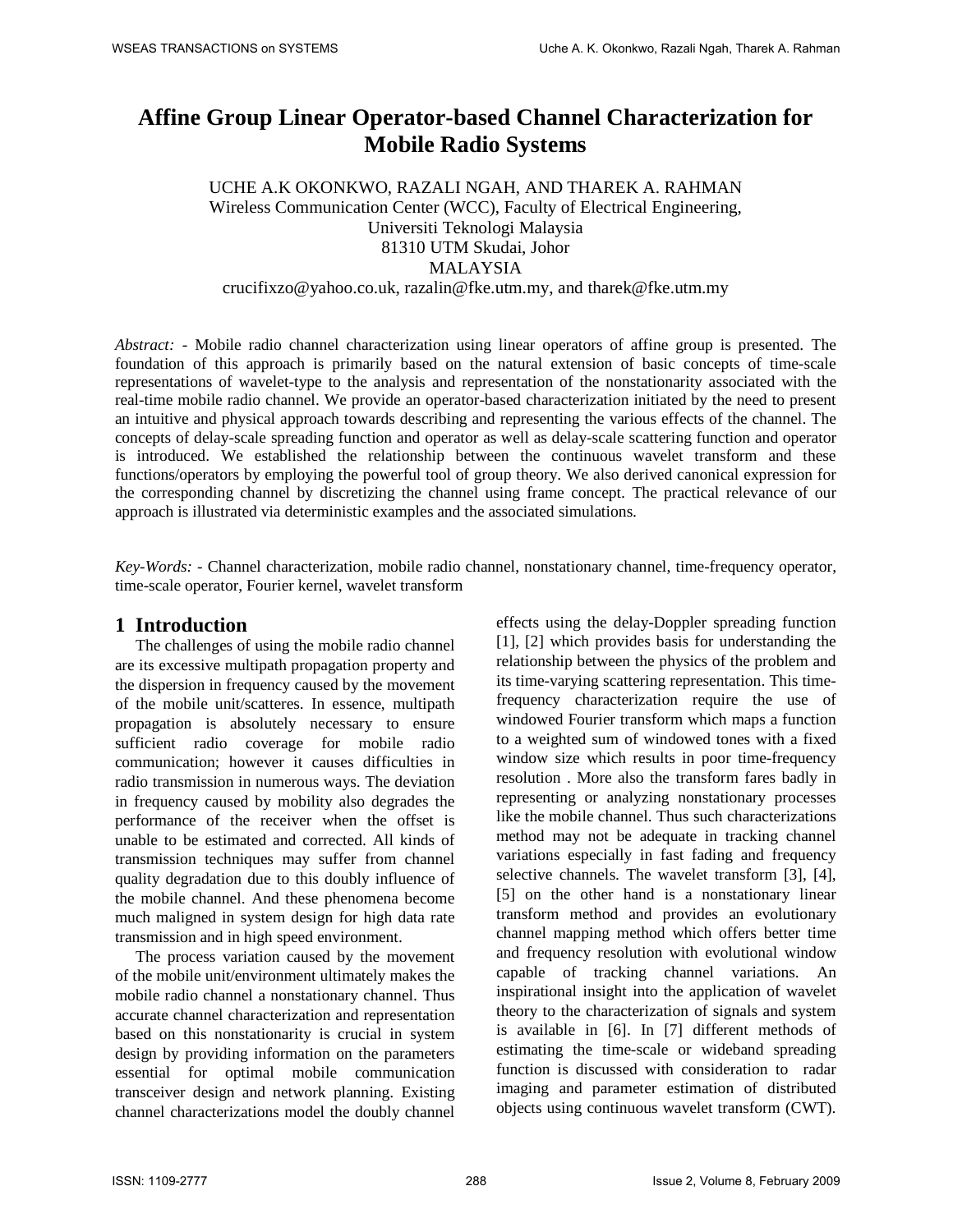The application of wavelet transform as a tool in wideband correlation processing is addressed by Weiss [8] with particular interest in sonar and radar. In [9], [10], the intimate connection between wideband spreading function characterization for linear time variant (LTV) systems and CWT is presented. The proportionality of the wideband density function to continuous wavelet transform is also addressed in [11]. In [32] Marggetts considered the effect of mobility on a wideband direct sequence spread spectrum communication system and study a joint scale-lag diversity technique in mobile wideband systems.

In this paper, we present the characterization and description of mobile radio channel using the affine group operator concept. The main idea is to project the channel as a linear operator [19] specifically of the affine kind with a view to providing a physical as well as intuitive approach toward describing and representing the influences of the channel on transmitted signals. In a broad sense the doubly effect of the mobile radio channel (MRC) can be characterized by joint variable operators either in the form delay-Doppler or delay-scale operators for different group representations. We introduce the general concept of channel operators and concentrate on the affine channel operator of wavelet type. We regard the channel in question to be wideband. However, the usual wideband and narrowband distinction made by the ratio of channel bandwidth and channel center frequency is not meaningful for radio propagation. The bandwidth of the system is the zoom factor of the system on the excess time delay axis of the response function. Thus the wideband-narrowband question must be answered with respect to how the system experiences multipath and frequency fades. Hence wideband condition can be viewed as the upper bound for a narrowband assumption and as such it is deemed that this presentation is general as long as the channel is regarded as being nonstationary and frequency selective. In any broadband and high data rate systems typical of mobile broadband communication systems like Ultra wideband (UWB), Acoustic Communications and mobile Wireless interoperability for microwave access (WiMax) channels, this method greatly suffices.

 This paper is organized as follows. The mathematical preliminaries and notations associated with this paper are given in section 2. In section 3 the generalized operator-based system model is developed and then narrowed down to affine operator representation of the time-scale characterization presented in section 4. We discuss the derived delay-scale function and operator in section 5. The canonical model for the affine-based time-scale characterization is developed in section 6, and the second-order statistics of our model is presented in section 7. An example and accompanying simulations to demonstrate the application of our model with respect to a deterministic channel are presented in Section 8.

### **2 Preliminaries and Notations**

We provide in this section some of the mathematical notations and definitions used in this paper. However some definitions are reserved to be introduced at appropriate points where it is deem such action will give better cohesion to this work. All operators in this discussion are assumed to be on Hilbert space. The concept of an operator or transformation on a Hilbert space is a natural generalization of the idea of a function of a real variable. Indeed it is fundamental in mathematics, science and engineering where linear operators on a Hilbert space are widely used to represent physical quantities and transformations, and hence provide better insight to phenomena associated with processes and systems. The term operator is here considered in the same manner as words like transformation, mapping and phenomenal effects associated with the wireless channel. All operators are in bold face letters.

**Definition 2.1:** Let  $\Im$  be an operator, and let's assume that  $H_0$  and  $K_0$  are Hilbert spaces with norm  $\|H_{\delta_0}, \|\|_{K_0}$  and inner products  $\langle \dots \rangle_{H_0}, \langle \dots \rangle_{K_0},$ respectively, and  $\mathfrak{S}: H_0 \to K_0$ 

- i.  $\Im$  is linear if  $\lambda \Im x + \lambda_2 \Im y \quad \forall x, y \in H_0$  and  $\lambda_1, \lambda_2 \in \mathbb{C}$ , where C denotes complex-valued number.
- ii  $\Im$  is injective if  $\Im x \neq \Im y$  whenever  $x \neq y$ .

iii 
$$
\Im
$$
 is surjective if  $Range(\Im) = K_0$ .

iv  $\Im$  is bijective if it is both injective and subjective. This means that given any  $y \in K_0$ , there is exactly one  $x \in H_0$  such that  $\Im x = y$ .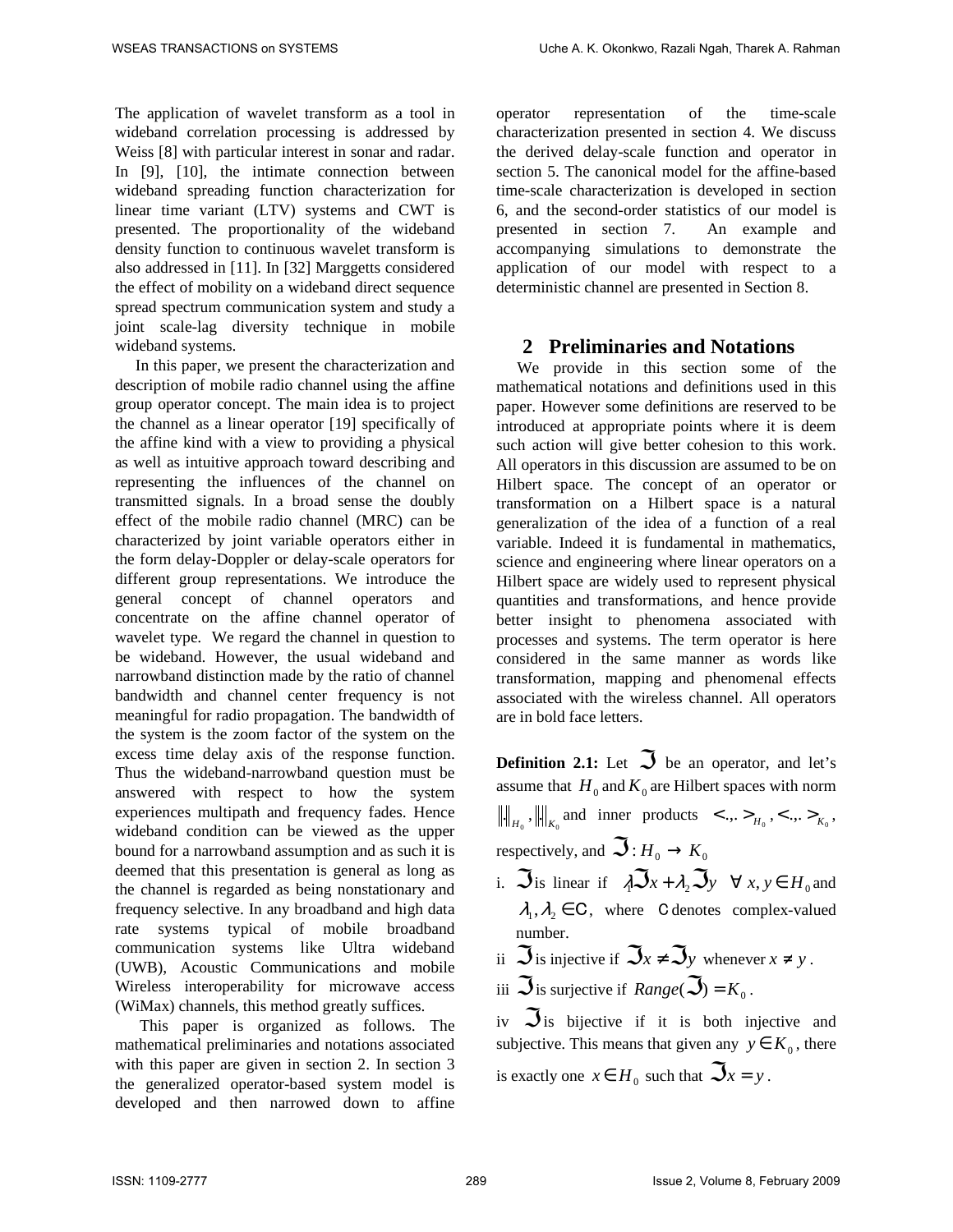- v The norm of  $\Im$  is given by  $\mathbb{S} = \sup\{\left\|\mathfrak{S} x\right\|_{K_0} : x \in H_0 \text{ and } \left\|x\right\|_{H_0} = 1\}$  $\mathbf{0}$
- vi  $\Im$  is bounded if there exist a number Q such that  $\|\mathfrak{S}_x\|$   $\mathfrak{Q}\|x\|$   $\forall x \in H_0$ .
- vii  $\Im$  is continuous at  $x_0$  if  $\Vert x_n \Vert \rightarrow 0$  implies  $\mathfrak{I}_{(x_n)}$   $\mathfrak{I}_{(x_0)}$   $\rightarrow$  0
- viii The adjoint of  $\Im$  is the unique operator  $\mathfrak{S}^*$ :  $K_0 \to H_0$  such that  $\mathfrak{R}_{x, y}$   $\underset{K_0}{\longrightarrow}$   $\mathfrak{F}^* y$   $\underset{H_0}{\longrightarrow}$   $\forall$   $\in$   $H_0, y \in K_0$ ix  $\Im$  is an isometry if  $\|\Im x\|_{K_0} = \|x\|_{H_0} \ \forall \quad x \in H_0$ . A linear map  $\Im$  is norm-preserving, if and only if  $\mathfrak{F}_x, \mathfrak{F}_y \underset{k_0}{\longrightarrow} \mathfrak{F}_y \underset{H_0}{\longrightarrow} \forall x, y \in H_0.$  $x \quad \mathcal{S}$  is called unitary in the case
- $\Im \mathcal{F} = \Im \Im \mathcal{F} = \mathbf{I}$  where **I** is an identity operator.
- xi  $\Im$  is self-adjoint or Hermitian if  $\Im^* = \Im$ .

**Definition 2.2:** Let  $f \in C$  denote a complexvalued function, and  $\Re$  a real number line, given  $1 \le p < \infty$ , we define the Lebesgue space  $\left( \left\| \left[ f(t) \right]^p dt \right|^p \right)$  $\int$  $\mathbf{I}$  $\left\{ \right\}$ Ì  $\overline{\mathcal{L}}$  $\mathbf{I}$ ∤  $\Re$ ) =  $\left\{ f : ||f||_p = \left( \int |f(t)|^p dt \right)^{\frac{1}{p}} \right.$   $\Leftrightarrow$ *p*  $L^p(\mathfrak{R}) = \left\{ f : ||f|| \right\} = \left( \left[ |f(t)|^p \right] dt \right)$ 1  $(\mathfrak{R}) = \left\{ f : ||f||_{p} = (||f(t)||^{p} dt)^{p} \infty \right\}$  as a

Banach space and  $L^2(\mathfrak{R})$  as the Hilbert space with inner product  $\langle f, g \rangle$  where *g* in our case is a time function.

### **3 System Model**

The mobile communications channel is dominantly characterized by the doubly influence of multipath phenomenon and shift/variation in frequency induced on the transmitted signal by mobility. To represent these phenomena require the use of appropriate joint time-frequency or as the case may be, a joint time-scale representation. In general we neglect the effect of additive white Gaussian noise, thus for a continuous time case, the effect of the mobile channel can be represented by a linear operator  $\mathcal{S}_{G}^{\mu_c}$  as shown in Fig.1,



Fig.1: Generalized mobile channel model

such that

$$
\widetilde{\mathbf{y}}(t) = (\mathbf{S}_{G}^{H_{c}}\widetilde{\mathbf{x}})(t)
$$
\n(1)

where  $\tilde{x}(t)$ and  $\widetilde{y}(t)$ are the baseband representations of the transmitted and received signals respectively. We consider  $\mathcal{S}_{\scriptscriptstyle{G}}^{\scriptscriptstyle{H_C}}$  as a Hilbert-Schmidt (HS) operator [20] which is always bounded. This type of operator establishes a Hilbert space  $H_0$  with inner product <  $\mathfrak{S}_{G}^{H_c}$ , **U** > and  $\text{norm}$   $\left\| \begin{array}{c} H_C \ G \end{array} \right\|_{\text{reg}} \coloneqq < \mathcal{R}^C \mathcal{R}^C \mathcal{R}^H \mathcal{R}^C >$ *H*  $H$ S
<sup>HS</sup>  $\sim$ *H*  $\left\|G\right\|_{\text{loc}}^2 :=\left\{\left.\bigcirc,\bigcirc,\bigcirc,\bigcirc,\bigcirc,\bigcirc,\right\}$  where **U** is a unitary operator that acts on the transmitted signal as will be explained shortly.

**Definition 3.1:** Let  $\mathcal{S}_{G}^{H_C}$  be a linear mapping  $\mathfrak{S}_{G}^{H_C}: H_0 \to H_0$  in the Hilbert space  $H_0$  which maps a function  $\tilde{x} = \phi_{\tilde{x}} \tilde{g}$  to a function  $\widetilde{y} = \phi_{\widetilde{y}} \widetilde{q}$  where *H*<sup>c</sup> is the channel parameterization with superscript *c* denoting either time-invariant or time-variant channel, and  $\phi_{\tilde{x}}$  and  $\phi_{\tilde{y}}$  are the bases of  $\tilde{x}$  and  $\tilde{y}$ , with corresponding coefficients  $\tilde{g}$  and  $\widetilde{q}$  . If we define  $\mathfrak{S}_{G}^{\mu_{C}}$  on a group  $G$  , then the relation with  $H^c$  is given by

$$
\widetilde{y}(t) = (\mathbf{Q}_{G}^{H_{c}}\widetilde{x})(t) \quad \neq H^{c} \otimes_{G,\Pi} \widetilde{x})(t) \tag{2}
$$

where⊗*G*,<sup>∏</sup> delineates the actions of the channel on  $\tilde{x}(t)$ . The subscripts  $G,\Pi$  denotes the channel operation under a particular group*G* and transform domain <sup>∏</sup> . For a linear time-invariant (LTI) channel,  $G$  is of the Heisenberg group and  $\Pi$  is in the Fourier domain, thus  $\otimes_{G,\Pi}$  is equivalent to a convolution operator of the Fourier class, and for time-varying channel ⊗*G*,<sup>∏</sup> is group convolution operator. Hence depending upon the assumptions made regarding the channel and the entire system, several different channel operators' approximations and parameterizations suffice. Note that for simplicity, since we are considering a time-varying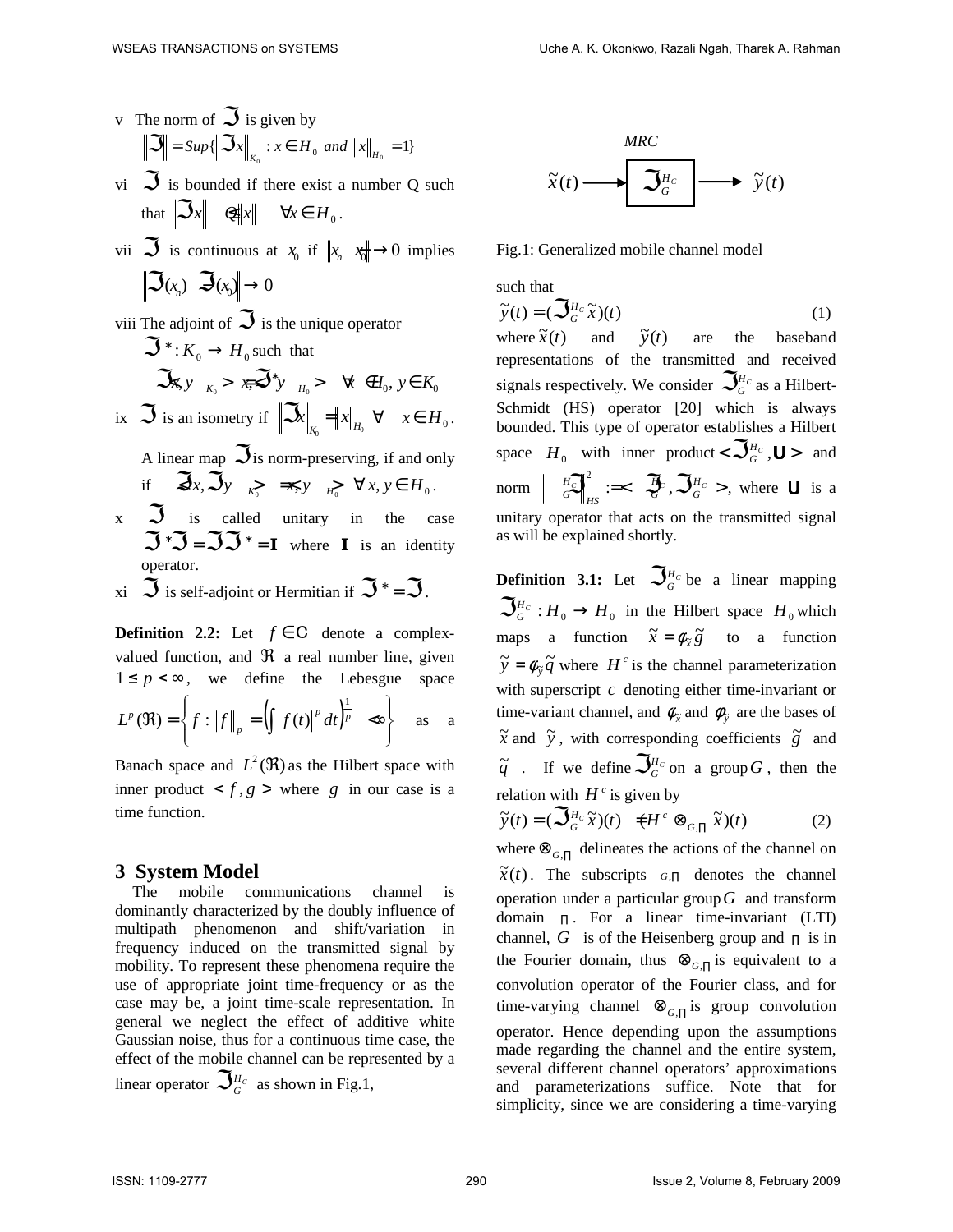channel, we assume  $\mathfrak{S}_{G}^{\scriptscriptstyle H_C} \equiv \mathfrak{S}_{G}$ , and work on baseband level such that  $\tilde{x}$ ,  $\tilde{y} = x$ ,  $y$ .

In mobile radio system  $\mathcal{S}_q$  involves the combination of different operators which are generally time-delay, and frequency variation or time-dilation operators acting jointly to account for time-frequency and time-scale dispersion effects of the channel on the transmitted signal. The order of occurrences of the operators in the joint representations (commutativity); or if the actions are simultaneous, can be of importance in the accurate representation of the channel action by the associated mathematical representational or mapping tool employed. Joint Time-frequency and Time-scale characterization has been addressed in [12], [13], [14], [15]. In [16] the association of joint variable representation is presented. For *t*  $\infty$ <sup>*d*</sup>,  $\omega$   $\infty$ <sup>*d*</sup> and *s*  $\infty$ <sup>*d*</sup> we denote by  $D_{\tau}$  the time delay operator,  $\mathbf{F}_{\omega}$  the frequency shift (Doppler) operator, and  $\mathbf{S}_s$  the time scaling operator defined respectively by

$$
\mathbf{D}_{\tau}: L^{2}(\mathbf{A} \mathfrak{R} \rightarrow L^{2}(\mathfrak{R}^{d}), \quad (\mathbf{D}_{\tau}\widetilde{\mathbf{x}})(t) = \widetilde{\mathbf{x}}(t-\tau)
$$
\n
$$
\mathbf{F}_{\omega}: L^{2}(\mathbf{A} \mathfrak{R} \rightarrow L^{2}(\mathfrak{R}^{d}), \quad (\mathbf{F}_{\omega}\widetilde{\mathbf{x}})(t) = \widetilde{\mathbf{x}}(t) e^{j\omega t}
$$
\n(3)\n
$$
\mathbf{S}_{s}: L^{2}(\mathbf{A} \mathfrak{R} \rightarrow L^{2}(\mathfrak{R}^{d}), \quad (\mathbf{S}_{s}\widetilde{\mathbf{x}})(t) = \frac{1}{\sqrt{|s|}}\widetilde{\mathbf{x}}\left(\frac{t}{s}\right)
$$

where  $\mathbf{D}_{\tau}$ ,  $\mathbf{F}_{\omega}$ , and  $\mathbf{S}_{s}$  are considered as unitary, isometric and bijective operators and  $\tau, \omega, s$  are implicitly defined in the above expressions.

**Theorem 1:** Assume  $H_0$  is a Hilbert space with norm  $\left\| \cdot \right\|_{H_0}$  and inner product < ... >  $_{H_0}$ , and that  $\bigcup_{m}$ :  $H_0 \to H_0$  *m* = 1,2, is a unitary operator

- i. There exist joint operator  $\mathbf{U}_1 \mathbf{U}_2 \equiv \mathbf{U}_{1,2}$ and  $\mathbf{U}_2 \mathbf{U}_1 \equiv \mathbf{U}_{21}$
- ii.  $\mathbf{U}_{1,2}$ ,  $\mathbf{U}_{2,1}$  are also unitary operators
- iii.  $\mathbf{U}_{2,1} = \mathbf{U}_{1,2}$  if and only if  $\mathbf{U}_1$  and  $\mathbf{U}_2$  are commutative
- iv. If  $\mathbf{U}_1$  and  $\mathbf{U}_2$  are isometric, so are  $\mathbf{U}_{1,2}$ and  $\mathbf{U}_{2,1}$ .

The corresponding proof is easy.

We define the corresponding joint operators

 $V_{\tau\omega}$  and  $A_{\tau,s}$  for delay-Doppler and delay-scale operators respectively by

$$
\mathbf{V}_{\mathbf{x}\mathbf{y}}: L^{2}(\mathbf{A}^{d})\mathfrak{R}\mathbf{B}(\mathfrak{R}^{d}), \quad (\mathbf{V}_{\mathbf{x}\mathbf{y}}\widetilde{\mathbf{x}})(t) = (\mathbf{D}_{\xi}\mathbf{F}_{\mathbf{y}}\widetilde{\mathbf{x}})(t) \quad \widetilde{\mathbf{H}}(t-\tau) e^{j\omega t}
$$
\n
$$
\mathbf{A}_{\mathbf{x}\mathbf{x}}: L^{2}(\mathbf{A}^{d})\mathfrak{R}\mathbf{B}(\mathfrak{R}^{d}), \quad (\mathbf{A}_{\mathbf{x}\mathbf{x}}\widetilde{\mathbf{x}})(t) = (\mathbf{D}_{\mathbf{x}}(\mathbf{S}\widetilde{\mathbf{x}}))(t) = \frac{1}{\sqrt{|\mathbf{x}|}}\widetilde{\mathbf{A}}\left(\frac{t-\tau}{s}\right)
$$
\n
$$
(5)
$$

where  $\mathbf{V}_{, \text{row}} \neq \mathbf{V}_{\text{row}}$  and  $\mathbf{A}_{r,s} \neq \mathbf{A}_{s,r}$ , except if the joint operation is deemed to be accorded simultaneity condition (commutative). Thus  $\mathbf{D}_\tau$  and  $\mathsf{F}_{\omega}$ , and,  $\mathsf{D}_{\tau}$  and  $\mathsf{S}_{s}$ , do not commute. In fact the Heisenberg and affine group are generally regarded as non-commutative groups with unitary transformations that are non-commutative except when the underlying physics says otherwise. Of course  $|\mathbf{V}_{, \tau \phi} = |\mathbf{V}_{\alpha \tau}|$  and  $|\mathbf{A}_{\tau, s}| = |\mathbf{A}_{s, \tau}|$ . However for the rest of the discussion except otherwise stated, we assume that the joint channel operators are of the forms in (4) and (5). The expression in (5) is a joint channel operator of the affine group, and uses the term  $1/\sqrt{|s|}$  to maintain the norm of the operator. This joint operator of affine group forms the bases of our discussions.

Classical results from group theory can be used to gain insight into properties of systems with joint variable functions. Group representation theory provides unified framework for the study of spreading function both for the Heisenberg group and the affine group which are used to represent time-varying propagations and scattering channels. Some applications of this theory as regards system representation are available in [9], [10], [11], [22]. We refer the reader to [18] for some background on group representations.

We now build our operator-based channel model mimicking the real mobile channel using three basic operators namely; unitary operator, inner product operator and integral operator of *simple kind*. The unitary operator has been defined in Definition 2.1. x.

**Definition 3.2:** The inner product operator  $I_G(.,.) \equiv < ., .>$ <sub>G</sub> of group G Hilbert space  $H_0$  maps two function pairs say  $(y, x)$  to produce a third which is a dependent on the group elements  $\vartheta$ .

**Definition 3.3:** An integral operator **L** of group G on a Hilbert space  $H_0$  given by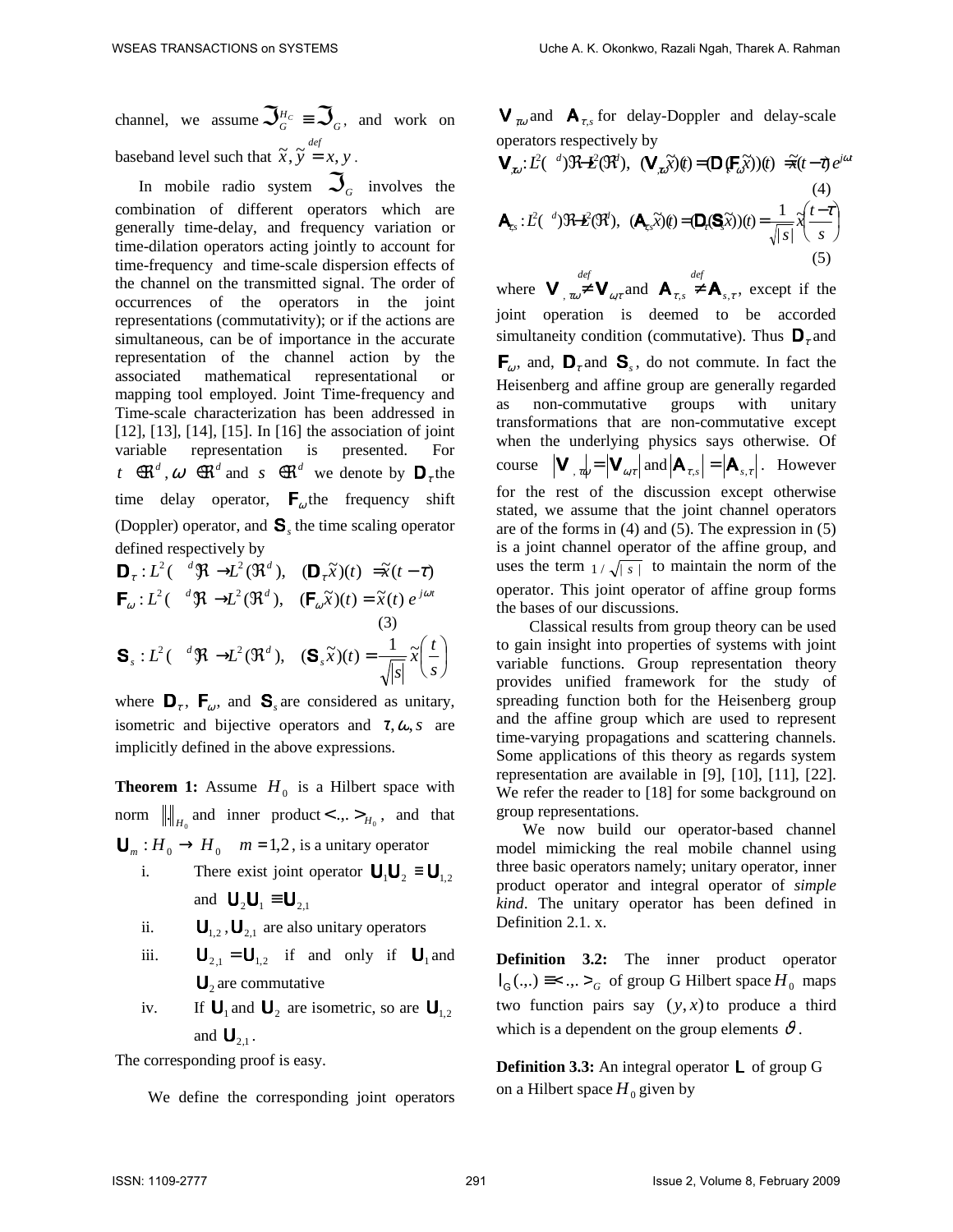$\equiv \int \mathbf{I} \ d\ \mu \vartheta$ )  $= \int \mathfrak{S} \mathfrak{S}^*$ *G G*  $\mathsf{L} \equiv \int \mathbf{I} \, d \, \mu \vartheta = \int \mathcal{S} \mathcal{S}^* \, d \, \mu \vartheta$  is called *simple kind* if and only if  $\mathfrak{S} \cdot \mathfrak{S} = \mathfrak{SS} \cdot \mathfrak{r} = \mathbf{I}$ .

The transmitted signal on one hand undergoes a time-frequency/scale operation resulting in different copies of the  $x(t)$  at the receiver end. We consider these copies as a function of a unitary operator denoted arbitrarily by  $\mathbf{U}_{\vartheta}$ , which is a unitary operator of group G and measure  $\mu$  on each group element  $\vartheta \equiv (\tau, \omega)$  and  $\vartheta \equiv (\tau, s)$  for Weyl-Heisenberg and affine group on  $H_0$  respectively. Thus we split this operator of  $\mathfrak{S}_G$  as shown in Fig.2.



Fig.2: Compact model with the unitary operator split off the channel operator

We can express the received signal as

$$
y(t) = \left(\sum_{G} \left(\mathbf{U}_{\partial} \widetilde{x}\right)\right)_{\mu}(t) \tag{6}
$$

For this expression and representation to be valid, we regard  $\mathfrak{S}_G$  as also containing an operator that maintains and ensures the equivalence between the 'spread' copies of the transmitted signal and the received signal  $y(t)$ . We describe the weight of the coefficients associated with the unitary operator  $U_{\alpha}$ and generated by the operator  $\mathfrak{S}_{_G}$  in mapping  $\,x(t)\,$ onto  $y(t)$  as a density function defined by an inner product operator  $I_G$  of group *G* with respect to the pairs  $(y, x_{\vartheta})$  such that

$$
\mathsf{I}_G(y, x_\vartheta) = \langle y, x \rangle \underset{\vartheta}{=} d_\vartheta \tag{7}
$$

We consider an equivalent operator  $\Xi$  which acts on  $x_{\theta}(t)$  or which acts on  $x(t)$  (if we assume it is split off  $\mathfrak{S}_{\scriptscriptstyle{G}}$ ) to produce the weight and whatever is the order is irrelevant since  $\Xi \mathbf{U}_{n} = \mathbf{U}_{n} \Xi$ . Hence  $I_G(y, x_{\vartheta}) = \Xi x_{\vartheta} = d_{\vartheta}$  (8)

We modify figure 2 accordingly as shown in Fig.3.



Fig.3: Equivalent mobile channel model comprising all three operators

The two figures above are equivalent; the upper figure is a real-time model of the mobile radio channel whereas the other is more of a synthesized channel in which the density function is estimated given that we have knowledge of the channel input and output. The operator  $\mathsf{L}_{G,\mu}$  is an integral operator of simple kind defined on group G and measure  $\mu$ , and emphasizes on the collective actions of all other operators discussed. Hence we can represent a typical mobile radio channel (MRC) by the operator-based expression given by

$$
y(t) = \left(\mathbf{L}(\mathbf{\Xi}(Ux))\right)_{\partial} \partial_{G,\mu}(t) \tag{9}
$$

We maintain that all operators associated with (9) are HS operators where for clarity the bracket  $(\Lambda g)(t)$  represents the result of operating on *g* with the operator  $\Lambda$  and then evaluating at the point *t* . This representation is a full and intuitive characterization of the mobile radio channel or any such system where mobility and scatters are involved. The choice of representation and its accuracy strictly depend on the physics of the problem, the group G and measure  $\mu$ , and the group element  $\vartheta$ . The operator  $\mathbf{U}_{\vartheta}$  is equal to the joint time-frequency and time-scale expressions in (4) and (5) respectively and can be deduced from them considering the appropriate group G. On the other hand,  $\Xi_{\vartheta}$  is an inner product operator and for an ideal channel equals a norm operator  $<$ **U**<sub> $v$ </sub> $<$ **U**<sub> $v$ </sub> $>$ <sub>*G*</sub>.

**Definition 3.4**: Let *T* be the torus group with unit circle in C i.e.  $T \neq z \in \mathbb{C} : |z| = 1$ , and  $\hat{\mathbb{R}}$  the real number line thought of as the frequency axis, we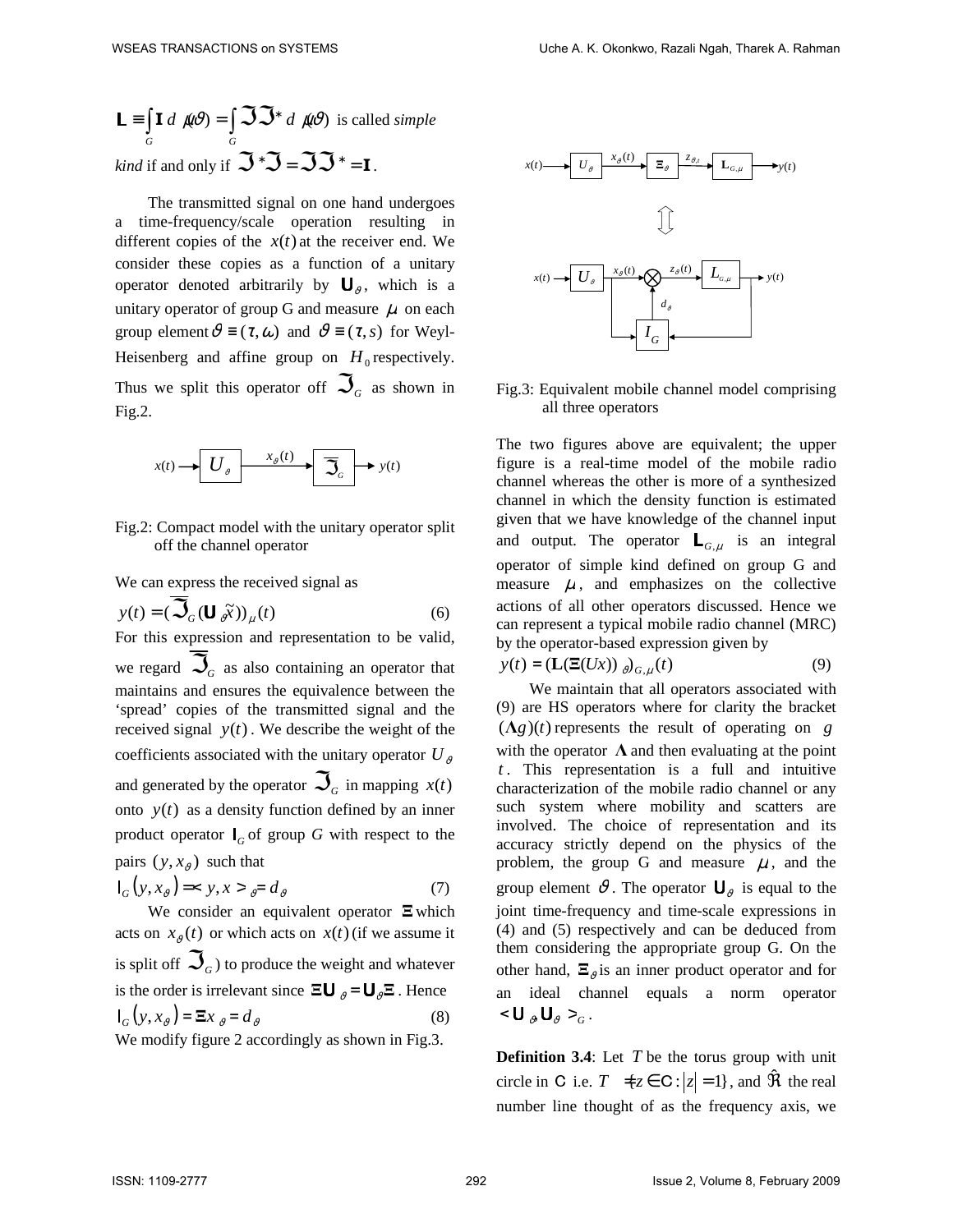define a group  $H$   $T = \Re{\hat{\mathfrak{R}}}$  the set acting on  $L^2(\Re)$  as Weyl-Heisenberg group with unitary operator denoted by  $\mathbf{V}_{T \times R \times \hat{R}}$ 

If we consider the group H and group element  $\vartheta \equiv (\tau, \nu)$ , the appropriate measure  $\mu$  for the representation of the joint delay-Doppler ( $\tau - \nu$ ) action of the mobile channel is the Left Invariant measure  $d\mu(\vartheta) = d\tau d\nu$  (see Appendix A in [22] for more details and definitions). Thus (9) is simplified as

$$
y(t) = (\mathbf{L}(\mathbf{\Xi}(\mathbf{U}_{\partial}x))_{\tau_{V}})(t)|_{H,\mu}
$$
  
= (\mathbf{L}(\mathbf{\Xi}(\mathbf{V}x))\_{\tau\_{V}})(t)|\_{H,\mu} (10)

where (10) is an operator-based time-frequency representation with respect to the group Η. An observation from our discussion shows that the operator  $\Xi_{\vartheta}$  is obviously a pivot operator that is related in one way or another to all other operators defined as indicated by the expression

$$
\Xi_{\sigma} \chi_{\sigma} = I_G \left( \mathcal{Q}_{X}, \mathbf{U}_{\sigma} \chi \right) = I_G \left( \overline{\mathcal{Q}}_G \chi, \mathbf{U}_{\sigma} \chi \right) \tag{11}
$$

This operator therefore explicitly describes the dispersive behavior of the channel. The result of the operator on  $x_{\vartheta}$  is the weighted function termed *spreading function* (in time-frequency theory) or *coherent state* (in Quantum Physics) [20], thus we can refer to  $\Xi_{\rho}$  as the *spreading operator*. The connection between the coherent state and shorttime Fourier transform (STFT) can be extended to the spreading function due to strong interrelation between time-frequency analysis and Quantum physics thus

$$
\Xi_{\tau v} x = STFT(\tau v; w) =  \qquad (12)
$$

where  $k_{w,y}(\tau, t) = y(t) \cdot w(t - \tau)$  is called the kernel of the channel operator  $\mathfrak{S}_G$  for a given window function  $w(t)$ . We denote the ensuing function  $d_{\theta}$ by  $\widetilde{S}(\zeta \nabla t)$  refer to as the *delay-Doppler spreading function* by Bello [21] and accounts for the joint delay and Doppler variation of the channel. And accordingly we define  $\Xi_{\tau_V}$  as the *delay-Doppler spreading operator.* The window term  $w(t)$  is viewed as the snapshot of the mobile radio channel often modeled as a time-varying filter. This snapshot irrespective of the width is assumed to be stationary over the transmission interval in order to analyze the channel using the windowed transform. Such situation constrains the resolution of the operator  $\Xi_{\vartheta}$ . Thus since the mobile radio channel is nonstationary in reality, any channel variation in time and frequency that does not fall within this window width is not accounted for. This fixed window orientation results in channel mapping with poor (fixed) time-frequency resolution as indicated in Fig.4.



Fig.4:Delay-Doppler resolution plane as a function of fixed windowed transform

And for a frequency selective and fast fading channel, and even in the narrowband time-varying baseband equivalent channel, the delay-Doppler operator is not shift invariance; hence sinusoids are not eigenfunctions. We thus need eigenfunctions that will provide shift invariance spreading operator that adequately match the channel properties so mentioned thus providing optimal representation.

# **4 Affine Operator-Based Time-Scale Channel Characterization**

The notion of Doppler variation can be considered as a form of time scaling (dilation) operation [22] where scale is given by

$$
s = \frac{c - v}{c + v} \approx 1 + \frac{\omega_d}{\omega_c} \tag{13}
$$

where  $c, v, \omega_c$  and  $\omega_d$  are the speed of electromagnetic wave in free space, speed of mobile unit, operating frequency and associated Doppler shift respectively. Thus we can obtain a time-scale representation of the channel on temporal plane equivalent to time-frequency representation. Note the use of time-scale and time scaling; while the former refers to joint operator and representation, the latter is a single linear operation.

**Definition 4.1:** Let *A*  $\Rightarrow$ Wi be a set acting on  $L^2(\mathfrak{R})$  which involves translation  $\tau$  and dilation or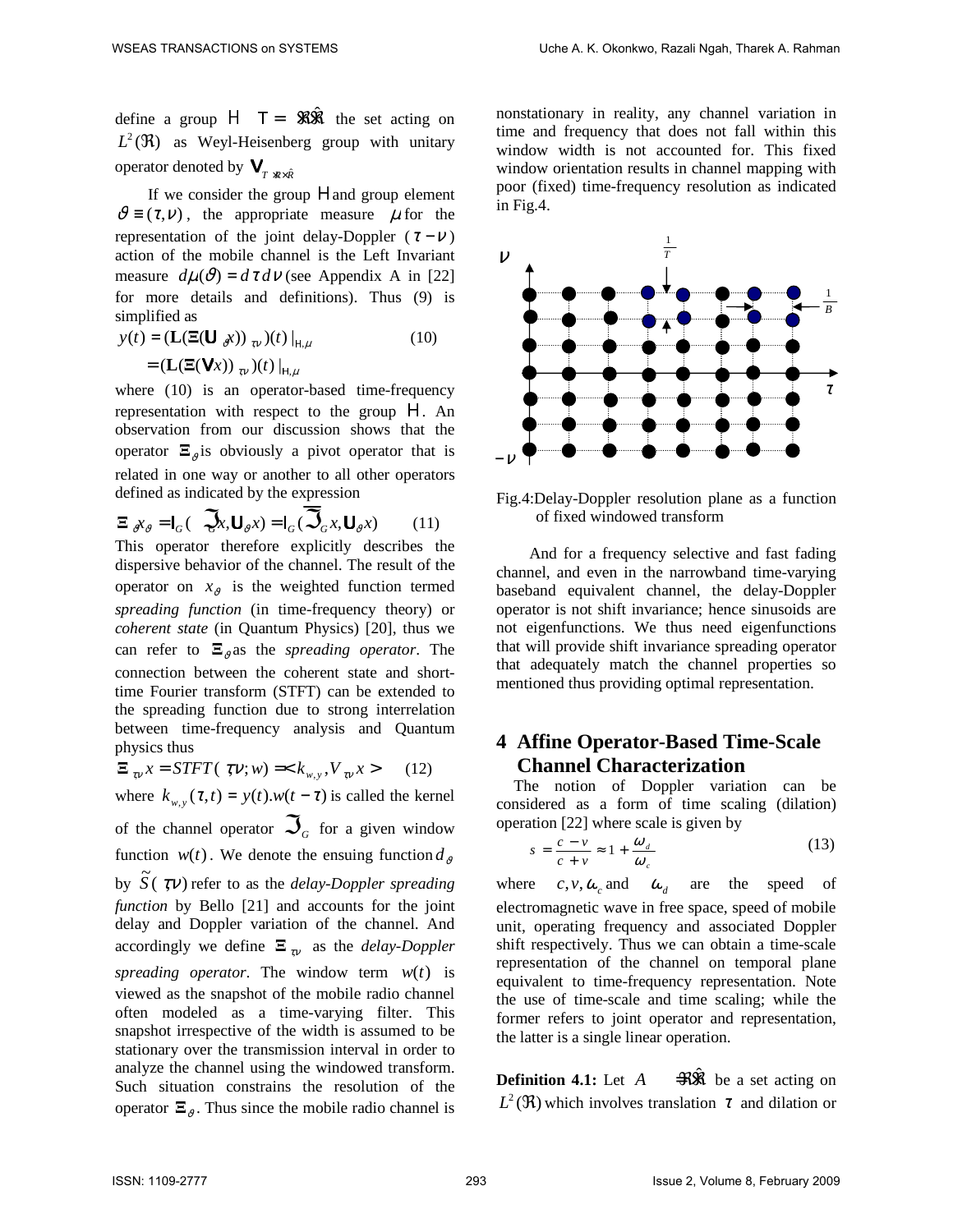time scaling *s*, and maps a function on  $x \notin \mathcal{L}^2(\mathfrak{R})$  into a new independent variable *s*  $\frac{x-\tau}{\tau}$ .

The set *A* is called the affine group with unitary operation denoted by  $\mathbf{A}_{R \times R}$ 

The time-scale representation of (10) with respect to the affine group and unitary operator  $\mathbf{A}_{R \times R} = \mathbf{A}_{\tau,s}$  is given by

$$
y(t) = \left(\mathbf{L}(\mathbf{E}(\mathbf{A}t))_{\tau,s}\right)(t)\big|_{\mathbf{A},\mu} \tag{14}
$$

where  $\tau$  is a time delay or translation parameter with respect to the delay operator  $\mathbf{D}_{\tau}$ , and *s* is a time scaling parameter with respect to time scaling operator  $S_s$  as a result of channel mobility. With reference to Fig.3,  $x_{\tau,s}(t)$  can be written as

$$
(\mathbf{A}_{\tau,s}x)(t) = x_{\tau,s}(t) = \frac{1}{\sqrt{|s|}}x\left(\frac{t-\tau}{s}\right) \tag{15}
$$

The left Haar measures of the affine group is given by  $d_{\mu}(\theta) = \frac{ds}{s^2}$  $d_{\mu}(\theta) = \frac{ds \ d\tau}{r^2}$  [3]. This measure other than  $d_{\mu}(\theta) = ds d\tau$  ensures constant surface and is required for due energy conservation in mapping the input to output.

A similar coherent state relationship to the spreading operator  $\Xi_{\tau\nu}$  can be extended to the affine spreading operator  $\mathbf{\Xi}_{\tau,s}$  which acts on  $x_{\tau,s}(t)$ to yield the *delay-scale density* or *spreading function* analogous to the delay-Doppler spreading function of the Weyl-Heisenberg group. In general the goal in electronic communication is to recover the transmitted signal from the 'echoes' with the help of the information from this density function  $d_{\tau,s}$ . The estimation of  $d_{\tau,s}$  is thus important in providing efficient communication services. The delay-scale spreading function can be estimated by formulating the inverse problem for obtaining  $d_{\tau,s}$  with recourse to [7] and expressed as

$$
y(t) = \Gamma d_{\tau,s} \tag{16}
$$

where

$$
\Gamma(.) = \int_{-\infty}^{\infty} \int_{-\infty}^{\infty} (.) \frac{1}{\sqrt{|s|}} x \left( \frac{t - \tau}{s} \right) \frac{d \tau ds}{s^2}
$$

Thus

 $\mathfrak{S}_G x = \mathsf{F} d_{\tau,s}$ 

This expression is an estimator where the knowledge of the operators and the response can aid in recovering *x* . Different methods of solving for  $d_{\tau,s}$  have been addressed by the literature [7]. One of such methods is the wavelet transform technique.

The importance of this method in mobile radio channel characterization is that it provides solution to the lapses of (12) in representing the spreading operator.

To improve on the resolution of the spreading operator  $\Xi_{\theta}$  we thus require a coherent state with better time-frequency/scale resolution. An alternative to windowed Fourier transform was proposed by Grossmann and Morlet [23] in which the rule for generating the 'basis functions' was changed. This is done by replacing the modulation operation defined on  $\hat{\mathfrak{R}}$  by a scaling operation. This transform method is called continuous wavelet transform (CWT). On its merit CWT promises better time-frequency resolution due to the use of evolutionary 'window' in terms of variable scales. Basically continuous wavelet transform (CWT) is an inherently two dimensional transform that uses 'small waves' of finite support as the analyzing kernels generated by affine unitary operation on an arbitrary 'mother wavelet' $\varphi(t)$  such that

$$
\left(\mathbf{A}_{\tau,s}\,\,\mathbf{\hat{\phi}}(t) = \boldsymbol{\varphi}_{\tau,s}(t) = \frac{1}{\sqrt{|s|}}\boldsymbol{\varphi}\!\!\left(\frac{t-\tau}{s}\right)\,,\,t\quad\!\mathfrak{K}\qquad(17)
$$

The wavelet  $\varphi_{\tau,s}(t)$  can be viewed as a copy of the original wavelet  $\varphi(t)$  shifted by time steps  $\tau$  and rescaled in time by step size *s*. Given an analyzing wavelet  $\varphi(t)$ , the corresponding CWT is defined as follows:

**Definition 4.2:** Let  $\varphi$   $L^1 \notin \mathcal{R}(\mathcal{H}^2(\mathcal{R}))$  be an analyzing wavelet, the continuous wavelet transform of an arbitrary finite-energy signal  $f(t)$  is defined

by the inner product operator  $I_G(.,.)$  such that

$$
\mathbf{I}_{G}(f, \mathbf{A}_{\tau,s}\boldsymbol{\varphi}) = \langle f, \mathbf{A}_{\tau,s}\boldsymbol{\varphi} \rangle = d_{\tau,s}
$$
(18)

The inverse transform is given by

$$
f(t) = (\mathbf{\Lambda}\varphi)(t)
$$
  
=  $C_{\varphi}^{-1}(\mathbf{L}(d_{\tau,s}.(\mathbf{A}_{\tau,s}\varphi)))_{A,\mu}(t)$  (19)

where 
$$
C_{\varphi} = \int_{-\infty}^{\infty} \frac{|\Psi(\omega)|^2}{|\omega|} d\omega \ll \infty
$$
 is an admissibleity

condition described fully in [3] and  $|\Psi(\omega)|$  is the Fourier transform of  $\varphi(t)$ .

A close observation on (9) and (18) reveals that both equations are equal except for the admissibility term. This means that we can assume that for a transmitted signal  $x(t)$   $\varphi(t) \equiv L^1 \in \mathcal{R}^2(\mathfrak{R})$ ,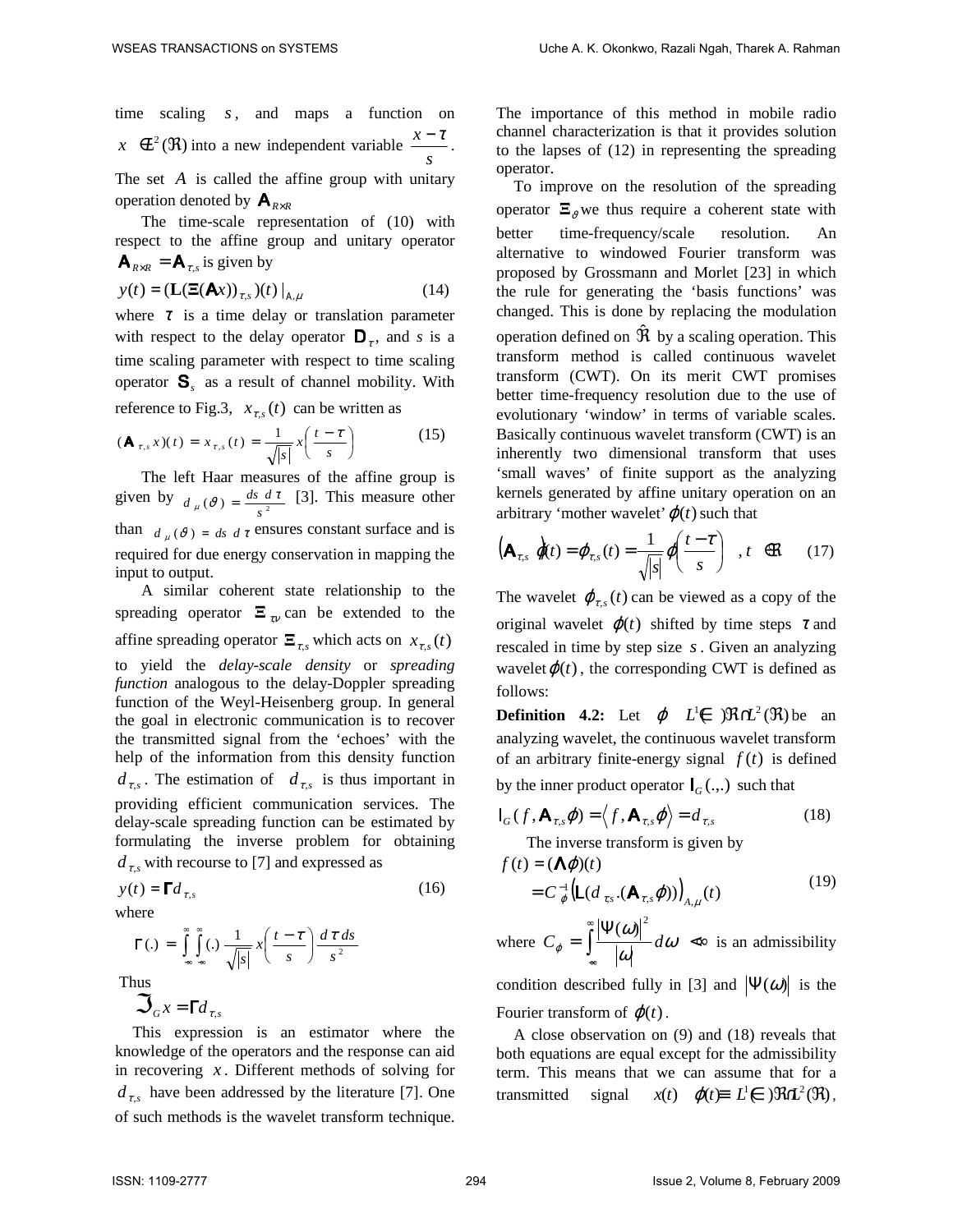$\Im \equiv \Lambda$ , there exist a unitary affine operator  $A_{\tau s}$  which acts on it to produce delayed and rescaled versions of  $x(t)$  which with associated spreading function  $d_{\tau,s}$ , are integrated to yield the received signal  $y(t) \equiv f(t)$  as shown in Fig.5.



Fig.5: Illustration of the operators with respect to wavelet-type affine time-scale channel model

 Thus we can extend the coherent state relation with Fourier transform to wavelet transform which implies and by induction that the response or associated spreading function of the affine timescale channel representation is the wavelet transform of the received signal  $y(t)$  with respect to the transmitted signal  $x(t)$ . We reframe (11) as

$$
\mathbf{\Xi}_{\tau,s} \mathbf{x}_{\tau,s} = \mathbf{I}_G(\mathbf{y}, \mathbf{A}_{\tau,s} \mathbf{x}) = d_{\tau,s} \tag{20}
$$

The function  $d_{\tau,s}$  can be referred to as the *delayscale spreading function* and  $\Xi_{\tau,s}$  as the *delay-scale* spreading operator. However,  $d_{\tau,s}$  is unique to a particular probe signal. It should be noted that a necessary requirement here is that the probe or transmitted signal  $x(t)$  must be admissible so that

$$
C_x = \int_{-\infty}^{\infty} \frac{|X(\omega)|^2}{|\omega|} d\omega \; \ll 1
$$

If we let *C x*  $\hat{y} = \frac{y(t)}{g}$ , then

$$
\hat{y}(t) = \left(\mathsf{L}(d_{\tau,s} \cdot (\mathsf{A}_{\tau,s} x))\right)_{A,\mu}(t) \tag{21}
$$

It can easily be shown that the corresponding delayscale spreading function  $\hat{d}_{\tau,s}$  is related to  $y(t)$  by

$$
\hat{d}_{\tau,s} = C_x^{-1} \mathbf{I}_G \left( y, \mathbf{A}_{\tau,s} x \right)
$$
 (22)

Thus within some power constraints, we equivalently state that

$$
\hat{d}_{\tau,s} \equiv d_{\tau,s}
$$

For an ideal channel,  $d_{\tau,s}$  is the *auto-wavelet channel response*. It can be shown that when  $d_{\tau,s}$  has support only along  $s = 1$  and is perfectly concentrated along the  $\tau$  axis, then (14) reduces to a linear time-invariant system and  $d_{\tau s} \rightarrow d_{\tau}$ . While for  $d_{\tau,s}$  with support only along  $\tau = 0$  and perfectly concentrated along the *s* axis, we have a linear frequency-invariant` system and  $d_{\tau,s} \to d_s$ . If we consider  $d_{\tau,s}$  as also a function time, then at *s* = 1, the resultant function,  $d_{\tau,s,t} \to d_{\tau,t}$ , provides a time-varying channel response.

The time-scale resolution of the delay-scale spreading function is shown in Fig.6, indicating a good resolution due to variable scales of the analyzing functions which corresponds to high frequency/low scale and low frequency/high scale representation and capable of tracking time-varying channels more accurately compared to the constant relative bandwidth of the STFT.



Fig.6: Time-scale resolution plane of wavelet transform

# **5 Delay-Scale Spreading Function and Operator**

We observe that since continuous wavelet transform with respect to the invariant measure  $\frac{d \tau ds}{f^2}$  is asymmetric, then  $d_{\tau,s}$  is also asymmetric. *s*

The values of  $\tau$  and *s* provides the support for the spreading function in delay and scale coordinates respectively. Let's define the total spread  $\Delta_{total}^{W} = \tau_{\text{max}} s_{\text{max}}$  as the coherent rectangular area that determines the extension of the spreading function about the origin. The quantities  $\tau_{\text{max}}$  and  $s_{\text{max}}$  are the differences between the largest and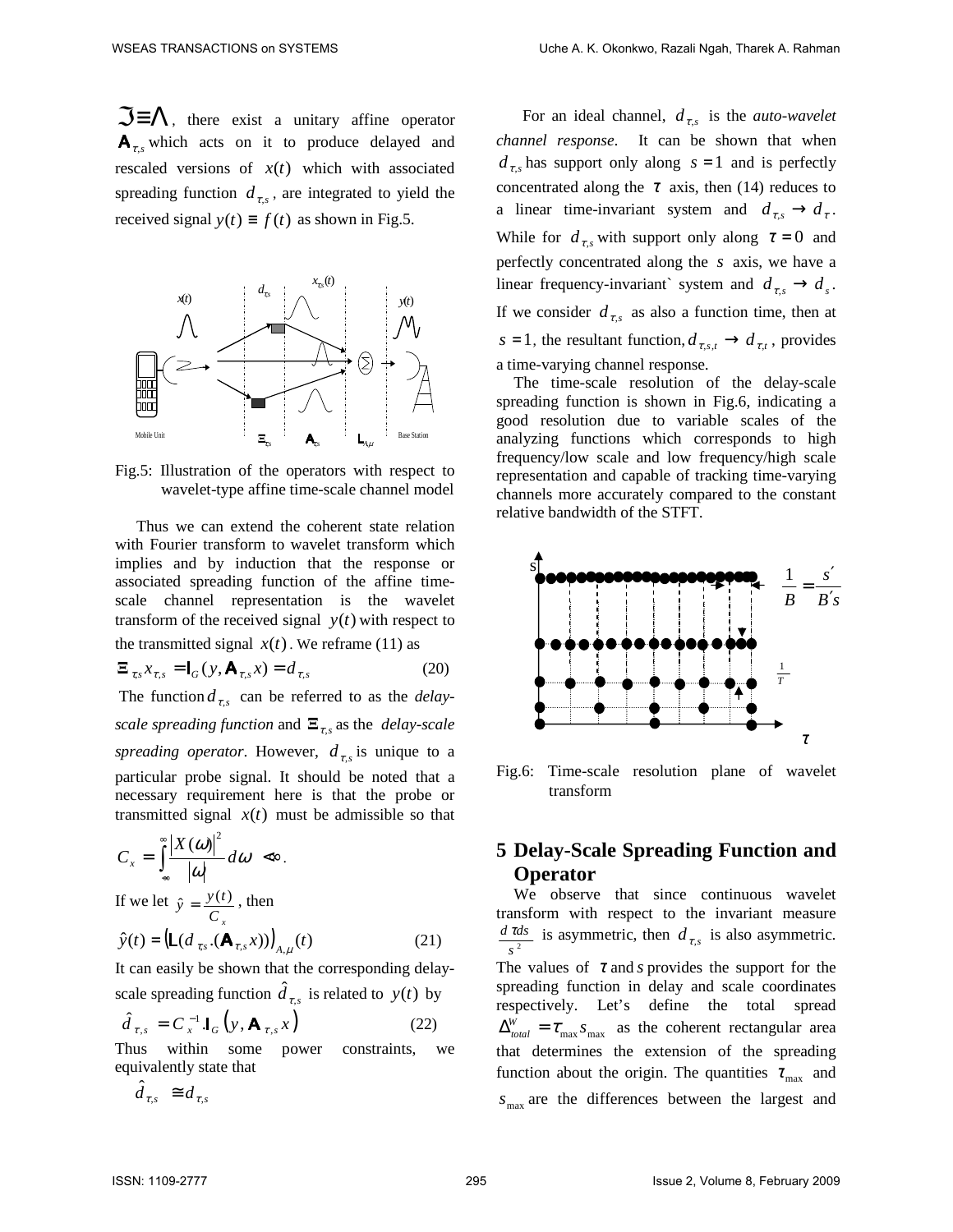smallest delay and scale respectively of significant multipath components. In actual systems,  $\tau_{\text{max}}$  determines the length of the operator  $\Xi_{\tau,s}$  or system memory, and  $s_{\text{max}}$  determines the relative motion due to system fluctuations or the operator's time-variations. Quintessentially, if we have a proper knowledge of the maximum delay and scale values  $\tau_{\text{max}}$ ,  $s_{\text{max}}$  as well as the minimum delay and scale values  $\tau_{\min}$ ,  $s_{\min}$  respectively, and if we also have approximate statistics on the number of propagation paths *L* which we here assume is equivalent to the number of the received versions of the transmitted signal, then the range of the channel operator  $\mathfrak{S}_G$  is implicitly determines by  $\tau_{\min}$ ,  $s_{\min}$ 

and 
$$
\tau_{\text{max}}
$$
,  $s_{\text{max}}$ .  
\n
$$
\hat{y}(t) = (\mathbf{L}(d_{\tau s} \cdot (\mathbf{A}_{\tau s} x)))_{A,\mu}(t), \quad \tau_{\text{min}} \leq \tau \leq \tau_{\text{max}}, s_{\text{min}} \leq s \leq s_{\text{max}}
$$
\n(23)

In general, we define the following:

 $|\alpha_{\text{max}}| \quad s_{\overline{\text{max}}} \quad s_{\overline{\text{min}}} \rightarrow$  Maximum scale spread  $\gamma_{\text{max}} = \tau_{\text{max}} - \tau_{\text{min}} \rightarrow$  Maximum delay spread

For any Lth received versions of  $x(t)$ , we can write

$$
s_{l+1} = s_{\min} \pm |\alpha_{l+1}| \quad \left\{ l = 0, 1, 2, \dots, L-1 \right\} \quad (24)
$$
  

$$
\tau_{l+1} = \tau_{\min} \pm |\gamma_{l+1}|
$$

where  $s_{l+1}$ ,  $\tau_{l+1}$  and  $\alpha_{l+1}$ ,  $\gamma_{l+1}$  are instantaneous scale, instantaneous delay, and the associated scale spread, delay spread respectively. With fairly accurate knowledge of  $s_{\text{max}}$ ,  $s_{\text{min}}$ ,  $\tau_{\text{max}}$ , and  $\tau_{\text{min}}$ , the channel response  $d_{\tau,s}$  can be estimated as the group correlation of  $y(t)$  with  $x_{\tau,s}(t)$  as shown in Fig.7.



Figure 7: Estimator for channel response to wavelet input

In practice,  $d_{\tau,s}$  has finite support. The minimum delay is zero ( $\tau_{\min} = 0$ ) thus  $\gamma_{\max} = \tau_{\max}$  which corresponds to a line-of-sight-propagation. For a signaling rate *Ts*  $\frac{1}{T}$ ,  $T_s > \tau_{\text{max}}$  signifies fast fading and  $T_s < \tau_{\text{max}}$  is slow fading. If the mobile unit is moving towards the transmitter, then the minimum and maximum (single-sided) scale values are given *v* +

by 
$$
s_{\min(1-sided)} = 1
$$
,  $s_{\max(1-sided)} = 1 + \frac{v_{\max}}{c}$ 

where  $v_{\text{max}}^+$  is the maximum velocity towards the transmitter and assumes parallel arrival of copies of transmitted signal with respect to the receiver. For two-sided case, the scale dilation and contraction caused by the movement of the mobile unit towards or away from the transmitter is asymmetric about the unit value (implies a zero shift in frequency),

thus 
$$
s_{\min(2-sided)} = 1 - \frac{v_{\max}^2}{c}
$$
  
and  $s_{\max(2-sided)} = 1 + \frac{v_{\max}^2}{c}$ 

where  $v_{\text{max}}^-$  is the maximum velocity away from the transmitter. If we define the associated total spread for the time-frequency representation in (12) as  $\Delta_{total}^F = \tau_{\text{max}} \nu_{\text{max}}$  [24, pp. 2-6],  $\nu_{\text{max}}$  being the Doppler spread, then  $\Delta_{total}^W$  and  $\Delta_{total}^F$  are related for the one sided case by

$$
\Delta_{total}^{W} = \tau_{\text{max}} + \frac{\Delta_{total}^{F}}{f_c}
$$
\n(25)

where  $f_c$  is the operating frequency. Note the difference between the symbols associated with Doppler shift  $V$  and velocity  $V$ . For any  $L^{\text{th}}$ received versions of  $x(t)$  the delay spread at that scale is

$$
\alpha_{l+1} = |s_{l+1} - 1| \tag{26}
$$

In general, if we assume the presence of mobile scatterers and mobile transmitter/receiver, then

$$
\alpha_{l+1,n} = \sum_{n} s_{l+1,n} - 1 \tag{27}
$$

where *n* represents the number of all contributions to the scaling of the propagating signal along a path *L*. Equations (26) and (27) are equivalent when only the mobile terminal is considered.

The broadening, or extension, of the spreading function about the origin of the  $(\tau, s)$  plane provides a global characterization of the time-scale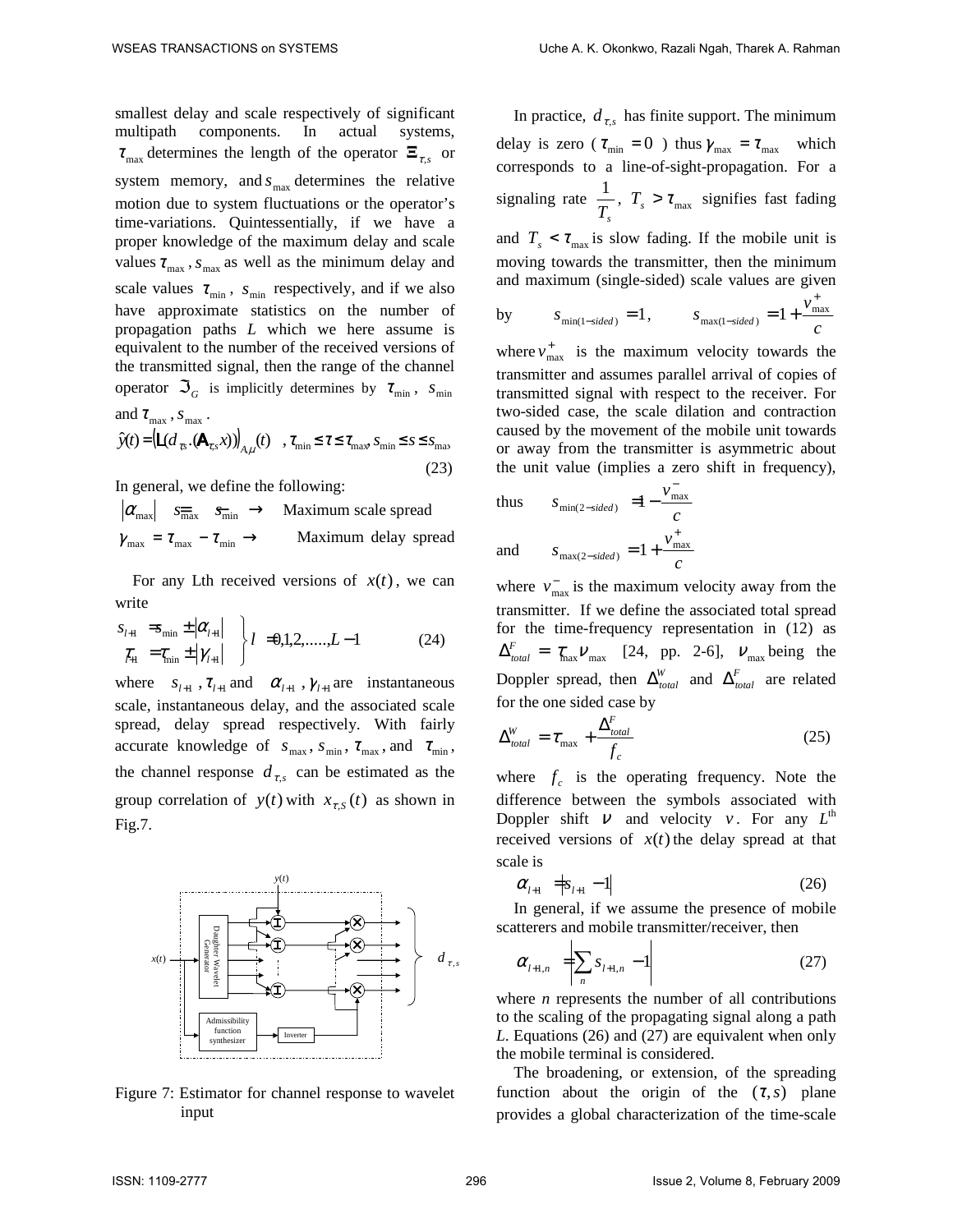shifts introduced by the operator  $A_{\tau,s}$ . If the spreading function is concentrated about some point  $((\tau', s') \neq (0,0))$ , this corresponds to an offset timescale variation which can be split off the operator resulting in an operator whose spreading function is concentrated about the origin. We defined the *minimum resolvable delay*  $\tau_r$  to be the smallest  $\tau > 0$  such that  $d_{\tau_r, s_{\min}} \equiv 0$ , and the *minimum resolvable scale*  $s_r$  to be the smallest  $s > s_{\min}$  such that  $d_{0,s_r} \ge 0$  [32].

# **6 Canonical Affine Time-Scale Characterization**

In essence, all practical channels and signals have effective finite number of freedom due to restrictions on time duration, fading rate, bandwidth, etc. These restrictions allow a simplified representation of linear time varying channels in terms of canonical elements or building blocks. The discrete representation form of (10) in terms of sampled time and frequency shifts was developed by Bello [21] based on time and bandwidth constraints [3]. A similar formation was also obtained by Sayeed et al [25], [26] in order to design the transmission signaling and obtain multipath and Doppler diversity. The discrete timescale model of Mellin type for wideband timevarying system was developed by Jang and Papandreou-Suppappola [27]. In the same vein we develop the discrete time-scale model for the affine type expressed in (20). Our time-scale model is based on sampling the time delay  $\tau$  and time scaling *s* parameters by utilizing the frame theory based approach.

The natural way to sample  $\tau$  and *s* is to use a logarithmic discretization of the scale *s* and link this, in turn, to the size of steps taken between  $\tau$ locations. To link  $s$  to  $\tau$ , we move a discrete step to each new location  $\tau'$  which is proportional to the scale *s'*. We choose  $s = s_0^m$ ,  $s_0 > 1$  and  $\tau = n \tau_0 s_0^m$ ,  $\tau_0 > 0$  [3]. The parameters  $\tau_0$  and  $s_0$  are fixed delay and scale sizes respectively and determines the density of the discrete lattice and implicitly the resolution of the time-scale model. Accurate choices for  $\tau_0$  and  $s_0$  are very important as will be discussed shortly. The integers *n* and *m* control the actual delay and scale values respectively.

The mobile channel expression (20) can be

explicitly written as

$$
y(t) = \int_{s_{\min}}^{s_{\max}} \int_{\tau_{\min}}^{\tau_{\max}} d_{\tau,s} \frac{1}{\sqrt{|s|}} x\left(\frac{t-\tau}{s}\right) \frac{d\tau ds}{s^2}
$$
(28)

and

$$
d_{\tau,s} = \int_{-\infty}^{\infty} y(t) \frac{1}{\sqrt{|s|}} x^* \left( \frac{t-\tau}{s} \right) dt \tag{29}
$$

Applying the discretization operation on (28) and (29) yields the canonical expression given by

$$
y'(t) = \sum_{m \in \mathbb{Z}} \sum_{n \in \mathbb{Z}} d_{n,m} s_0^{-\frac{m}{2}} x(s_0^m t - n \tau_0)
$$
 (30)

and

$$
d_{\tau,s} = \int_{-\infty}^{\infty} y'(t) s_0^{-\frac{m}{2}} x^* \Big( s_0^m t - n \tau_0 \Big) dt \tag{31}
$$

An operator based expression for (30) and (31) can be obtained by defining a simple group summation operator  $\mathbf{Z}_G$  and affine-type frame unitary operator  $\widetilde{\mathbf{A}}_{n,m}: \mathcal{T}, s \to n, m$  such that

$$
y'(t) = \left(\mathbf{Z}_G \left(d_{n,m} \cdot (\widetilde{\mathbf{A}}_{n,m} x_{\tau,s})\right)\right)(t)
$$
 (32)

and

$$
d_{n,m} = I_G(y', \widetilde{\mathbf{A}}_{n,m} x_{\tau,s})
$$
\n(33)

which represents a continuous function of time by a countable sets of coefficients  $d_{n,m}$ . The resultant compact canonical affine-type (wavelet) time-scale model corresponding to (30) is shown in figure 8



Figure 8: Canonical time-scale model

The outputs  $y(t)$  and  $y'(t)$  are related by considering the frame conditions given by

$$
A||y||^{2} \leq \sum_{m} \sum_{n} \left| d_{n,m}^{2} \leq B||y||^{2} \right| \tag{34}
$$

where *A* and *B* are energy bounds of  $y(t)$ . If  $y'(t)$  falls within this acceptable energy range, it implies that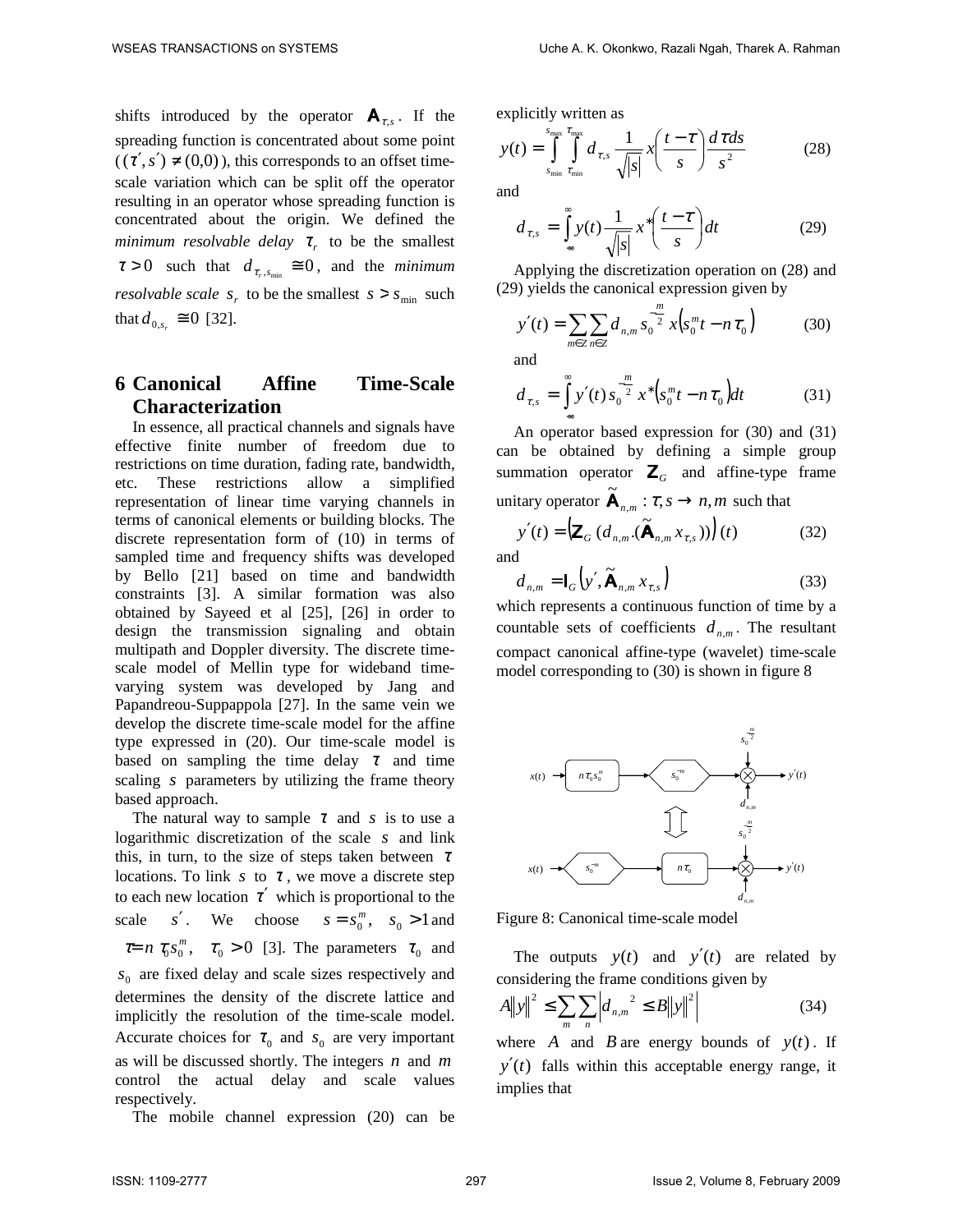$$
y(t) = k y'(t) \tag{35}
$$

where  $A + B$ *k* +  $=\frac{2}{1-\epsilon}$  [6], is an error margin with which the sampled model differs from  $y(t)$ . For the purpose of this work, and in most practical situations, we assume that the ratio *A*  $\frac{B}{\cdot}$  is unity, thus  $y(t) \approx y'(t)$  upholds. The parameters  $\tau_0$  and  $s_0$ are chosen to provide good resolution and acceptable sparseness to the model. This is ensured if the lattice structure is as close as possible to the continuous grid as shown in figure 9. A practical choice is to take the minimum resolvable delay and scale as the values for  $\tau_0$  and  $s_0$ .



Figure 9: Lattice structure of an original delay-scale plane and the corresponding structure with respect to different values of  $\tau_0$  and  $s_0$ 

 For instance, let the delays associated with a particular channel be given as 0, 0.2, 0.8, 1.6, 2.4, and  $5.0 \, \mu s$  and the corresponding scales, *c*  $s_l = 1 + \frac{v_l}{l}$ ,  $l = 0,1,2,...,L-1$  where  $v_{l+1}$  is the maximum velocity  $v_{\text{max}} = 120 \text{ km/hr}$  and  $L = 6$ . Using the lattice structure  $s = s_0^m$ ,  $s_0 = 1.000000022$  we arrive at discrete levels  $m = 0,1,...,5$  corresponding to approximately discrete step velocity of  $23.76km/hr$ . The delay structure given above leads to a reasonable choice of sampling interval of  $T_s = 0.2 \mu s$ , thus for the lattice structure  $\tau = n \tau_0 s_0^m$ ,  $n = 0,1,...,25$ , with  $\tau_0 = 0.199999956$  we arrive at a relatively sparse lattice density close to the original grid as shown in Fig.10.



Fig.10a: Original delay-scale grid structure



Fig.10b: Lattice structure for the corresponding *n* − *m* grid for  $\tau_0 = 0.199999956$  and  $s_0 = 1.000000022$ 

## **7 Statistical Channel Characterization**

In the foregoing discussion, our analysis has been based on deterministic models which invariably are of first order statistics. The spreading operator  $\Xi_{\tau,s}$ is thus a deterministic operator. In reality, deterministic characterization of the mobile radio channel is not feasible and because the randomness of the channel, we have to resort to finding the appropriate statistical characterization. A scattering function as well as operator equivalent to the delay-Doppler Scattering function [2] of the Heisenberg group is required.

The delay-scale spreading function  $d_{\tau,s}$  can be regarded as the *deterministic* scattering function of the low-pass equivalent received signal  $y(t) \equiv y'(t)$ . Statistical characterization are basically applied to stochastic processes, however to gain insight to statistical quantities like probability density function, the level-crossing rate, and the average duration of fades, the behaviour of deterministic processes as a funtion of random time t can be studies. The  $i<sup>th</sup>$  moment of such process is defined by

$$
m_{d,i}(\tau,s) = E\left[d^i\right] \tag{36}
$$

where the first moment is the statistical mean, the second moment is the quadratic mean or the total power associated with the spreading function, and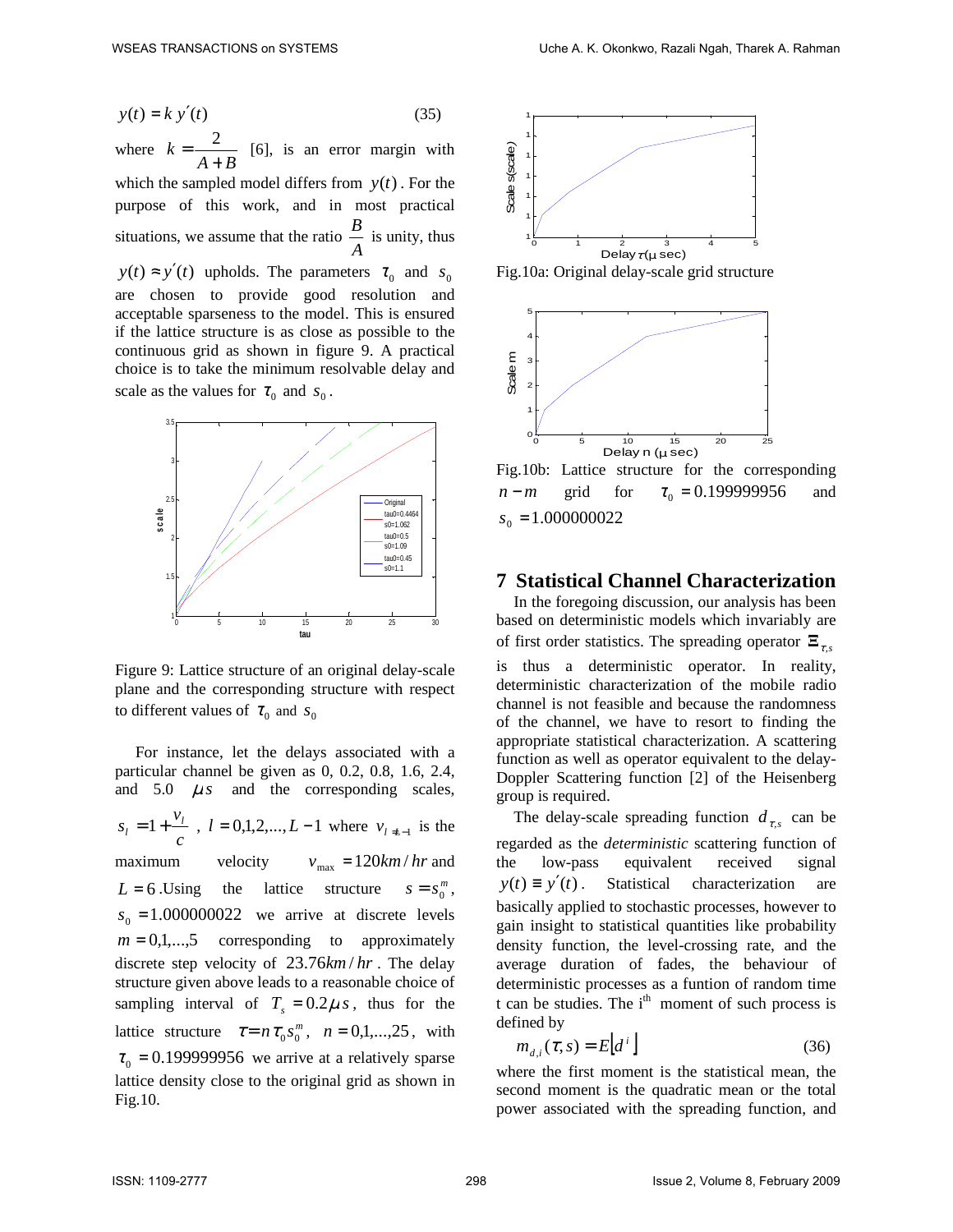the third moment can be used to measure the asymmetry of function. The variance which captures the time-varying power is given by

$$
V_d(\tau, s) = E[(d - m_{d,1}(\tau, s))^2]
$$
 (37)

The second order statistic that completely describes the random channel is the autocorrelation function (ACF). Depending on the underlying process, the ACF can be given many definitions. The process itself can be deterministic, or stochastic stationary or nonstationary (time-varying). Let  $\{y(t)\}\$ be a stochastic process with zero mean and finite variance, and lets  $E$  be the expectation operator, we define the ACF of  $\{y(t) \equiv y'(t)\}$  by

$$
R_{y}(t,t') = \mathbf{E}\Big[y(t)y^*(t)\Big] \tag{38}
$$

If  $\{y(t)\}\$ is a stationary process, the correlation is invariant under any time shift and the ACF depends only on the time difference  $t' - t = \Delta t$ , thus

$$
R_{y}(\Delta t) = \mathbf{E}\Big[y(t)y^*(t + \Delta t)\Big] \tag{39}
$$

If however  $\{y(t)\}\$ is nonstationary, then the correlation varies as a function of time. A practical application will to adopt the philosophy of timedependent power spectra [28] and then define a Local Scattering function (LSF) of the nonstationary process or channel [29].

Since  $\{y(t)\}\$ is a stochastic process, the associated spreading function and operator are also stochastic processes at a given scale  $s > 0$ . The ACF of  $\{d_{\tau,s}\}\$ is given by

$$
R_d(\tau, s; \tau', s') = \mathbf{E}[d_{\tau, s} d_{\tau', s'}]
$$
\n
$$
= \frac{1}{\sqrt{|s's|}} \int_{-\infty}^{\infty} \prod_{n=1}^{\infty} R_y(t, t') x \left( \frac{t - \tau}{s} \right) x^* \left( \frac{t' - \tau'}{s'} \right) dt dt'
$$
\n(40)

This expression is valid as long as the condition [30]

$$
\mathbf{E}\left[\int_{R} y(t)x\left(\frac{t-\tau}{s}\right)dt\right]^2 \leq \left\{\int_{R} \left\{R_y(t,t)\right\}^{\frac{1}{2}} \left|x^*\left(\frac{t-\tau}{s}\right)dt\right|^2 < +\infty\right\}
$$
\n(41)

is satisfied. This condition ensures the existence of the second order process of  $d_{\tau,s}$ . Thus

$$
R_d(\tau, s; \tau', s') = \frac{1}{\sqrt{|s's|}} \int_{-\infty}^{\infty} \int_{-\infty}^{\infty} R_y(t, t') R_x(\tau, s, t; \tau', s', t') dt dt'
$$
\n(42)

represents the generalized ACF of the affine timescale process. We can define the stationary process by considering correlation with respect to the same scale i.e.  $s = s'$  in which a nonstationary process reduces to an ordinary wide sense stationary (WSS) process [31]. If we let  $t = 0$ , and  $t' = t + \Delta t$ , then

$$
R_d(\tau s; \tau' s') = \frac{1}{\sqrt{|s' s|}} \int_{-\infty}^{\infty} \int_{-\infty}^{\infty} R_y(\Delta t) x \left( \frac{t - \tau}{s} \right) x^* \left( \frac{\Delta - \tau'}{s'} \right) dt d\Delta t
$$
  
=  $\langle R_y, x^*_{\tau', s', \Delta t} \rangle \langle 1, x_{\tau, s, t} \rangle$  (43)

where  $b_{\tau,s} = \langle R_y, x^*_{\tau',s',\Delta t} \rangle$  is called the *Delayscale Scattering function* (DSSF), and  $\langle 1, x_{\tau,s,t} \rangle$  can easily be shown to be an approximation of  $\delta(\tau - \tau')\delta(s - s')$  which implies that at each different scale the distribution is simply a scaled version of the transmitted signal. If we consider (34), then the corresponding expression is

$$
R_d(n,m;n',m') \cong \left\langle R_{y}, x_{n',m',\Delta t}^{*} \right\rangle \left\langle 1, x_{n,m,t} \right\rangle \tag{44}
$$

The delay-scale scattering function can also be referred to as the *delay-scale affine power spectrum* analogous to the delay-Doppler power spectrum of Heisenberg group.

#### **8 Simulation Results and Discussions**

To illustrate the practicality of our method, we provide a delay-scale spreading function (deterministic channel) example and simulations. The mobile radio system considered is assumed to operate at carrier frequency of 3.5GHz with a maximum velocity of  $120 \text{km}/\text{hr}$ . We consider the transmission of an admissible probe signal in this case a Morlet wavelet shown in Fig.11 and given by

$$
\tilde{\varphi}(t) = \frac{1}{2\pi} e^{-\frac{t^2}{2}} \cos(2\pi vt)
$$
 (45)

and which we assumed lasts for about 10seconds, with  $v = 0.9$ . We employ a typical urban setting as the test environment with a propagation path of *L* = 6 .Let the delay be given by 0, 0.2, 0.8, 1.6, 2.4, and  $5.0 \, \mu s$  and the corresponding scales, *c*  $s_l = 1 + \frac{v_l}{l}$ ,  $l = 0,1,2,...,L-1$  where  $v_{l+1}$  is the maximum velocity  $v_{\text{max}}$ . All motions away from the transmitter are not considered. The respective  $s_i$ correspond to a delay in the order stated above with  $s_{v_{\text{max}}}$  corresponding to the delay at  $5\mu s$  and  $s_{v=0}$ for zero delay. We use the sampling interval  $T<sub>s</sub> = 0.002$  s for the time grid. The resultant delayscale spreading function is shown in Fig12.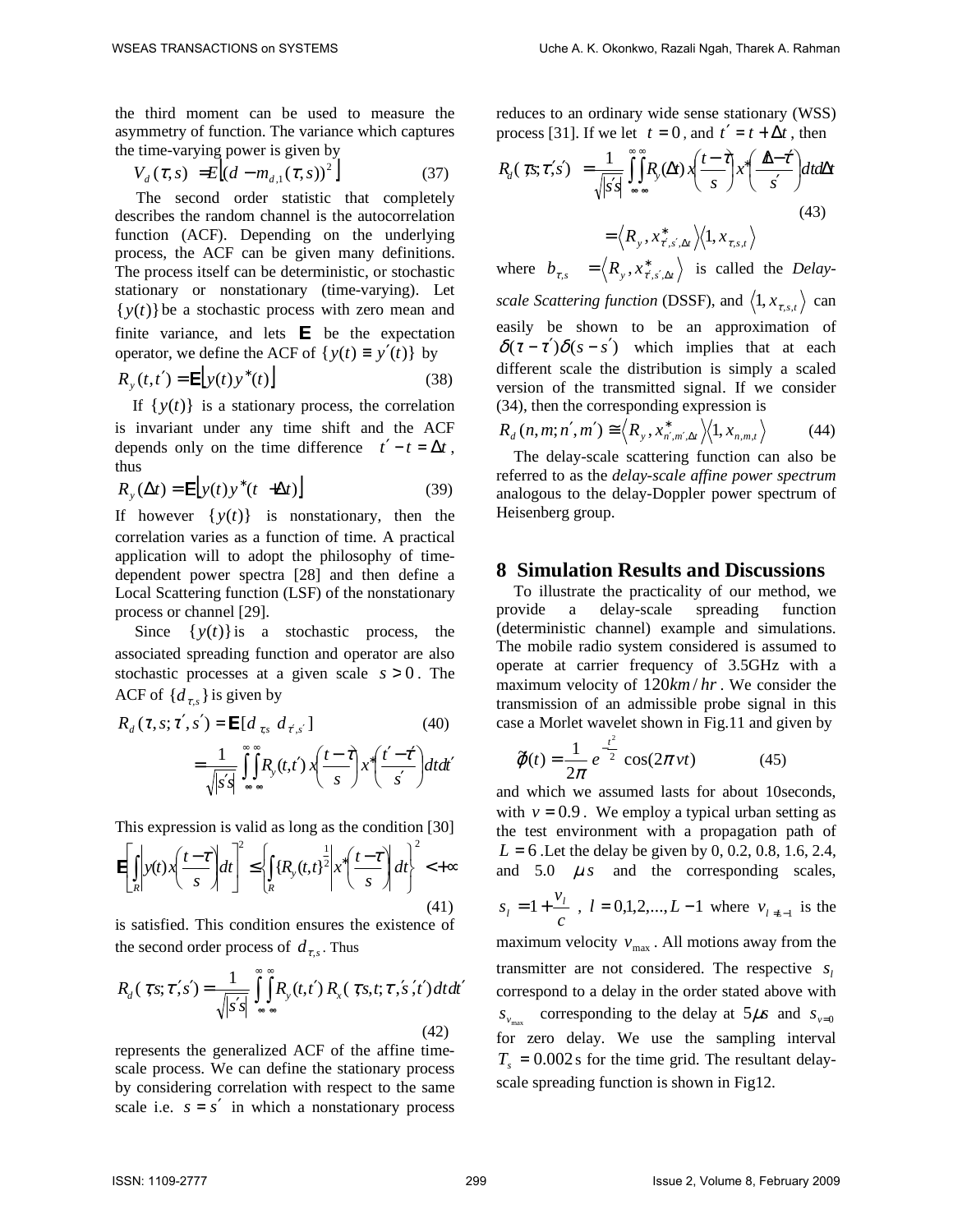

Fig.11: The transmitted Morlet wavelet





Fig.12: Delay-scale spreading function for transmitted morlet wavelet in time and frequency dispersive channel

Figure 12 clearly shows dispersion in time and scale with varying supports for the delay-scalespreading function. The maximum delay spread  $\tau_{\text{max}}$  is about 5.0  $\mu$  sec and the maximum scale spread  $s_{\text{max}}$  is about  $11 \times 10^{-8}$  on the natural log scale. The total spread is  $\ln(\frac{N}{\Delta_{total}})$  = -12.20607254 which by applying (25) corresponds to total delay-Doppler spread of  $\int_{\text{total}}^{\infty}$  =1.925×10<sup>-6</sup> at  $f_c = 3.5GHz$ . It can be seen that the scale spread is wholly dependent on the velocity of the mobile unit. A further research on deriving the associated parameters like power profile and scale (Doppler) spectrum both for the deterministic and the stochastic cases are being conducted.

### **9 Conclusion**

We presented mobile radio channel characterization by means of compactly supported joint spreading operators. The concept of operator provides a more physical approach to channel characterization for both the deterministic and stochastic cases. The affine group representation in the wavelet domain allows for the characterization of the time-variant channel in purely time domain and provides better time and frequency resolution compared to conventional Fourier domain methods. Since scale is related to frequency, this allows for a simultaneous mapping of the delay and frequency on the time-scale plane. And because the scale spread is wholly dependent on the velocity of the mobile unit any variation in time and frequency associated with the channel can be accounted for due to the evolutional nature of the analyzing wavelet 'window' with respect to changes in scale.

### **Acknowledgement**

The authors thank the Ministry of Higher Education (MOHE), Malaysia for providing financial support and wonderful hospitality through the course of this work. The Grant (78368) is managed by Research Management Center (RMC), Universiti Teknologi Malaysia (UTM).

*References:* 

- [1] A.F. Molisch, and M. Steinbauer, "Condensed" Parameters for Characterizating Wideband Mobile Radio Channels", *International Journal. of Wireless Information Network.* Vol.6, No.3, 1999
- [2] M. Patzold, "*Mobile Fading Channel*", John Wiley & Sons Ltd, England, 2002.
- [3] I. Daubechies, "*Ten Lectures on Wavelets*", SIAM, Philadelphia, 1992.
- [4] I. Daubechies, "The Wavelet Transform, Time-Frequency Localization and Signal Analysis", *IEEE Trans. Inform Theory*, Vol.36, No.5, Sept. 1990.
- [5] P. S. Addison, "*The Illustrated Wavelet Transform Handbook*", Institute of Physics Publishing, Bristol, 2002.
- [6] R.K. Young, "*Wavelet Theory and Its Applications*", Kluwer Academic Publishers USA, 1993.
- [7] T.L Dixon, and L.H Sibul, "Wideband Imaging and parameter Estimation of Distributed Objects using the Continuous Wavelet Transform", *Elsevier, Signal Processing*, Vol. 54, pp. 207-223, 1996.
- [8] L. G. Weiss, "Wavelets and Wideband Correlation Processing", *IEEE Signal Processing Magazine*, January 1994.
- [9] L. G. Weiss, "Time-varying System Characterization for Wideband Input Signals", *Elsevier, Signal Processing* Vol. 55, pp. 295- 304, 1996
- [10] L. H. Sibul, M. J. Roan, and K. L. Hillsley, "Wavelet Transform Techniques for Time